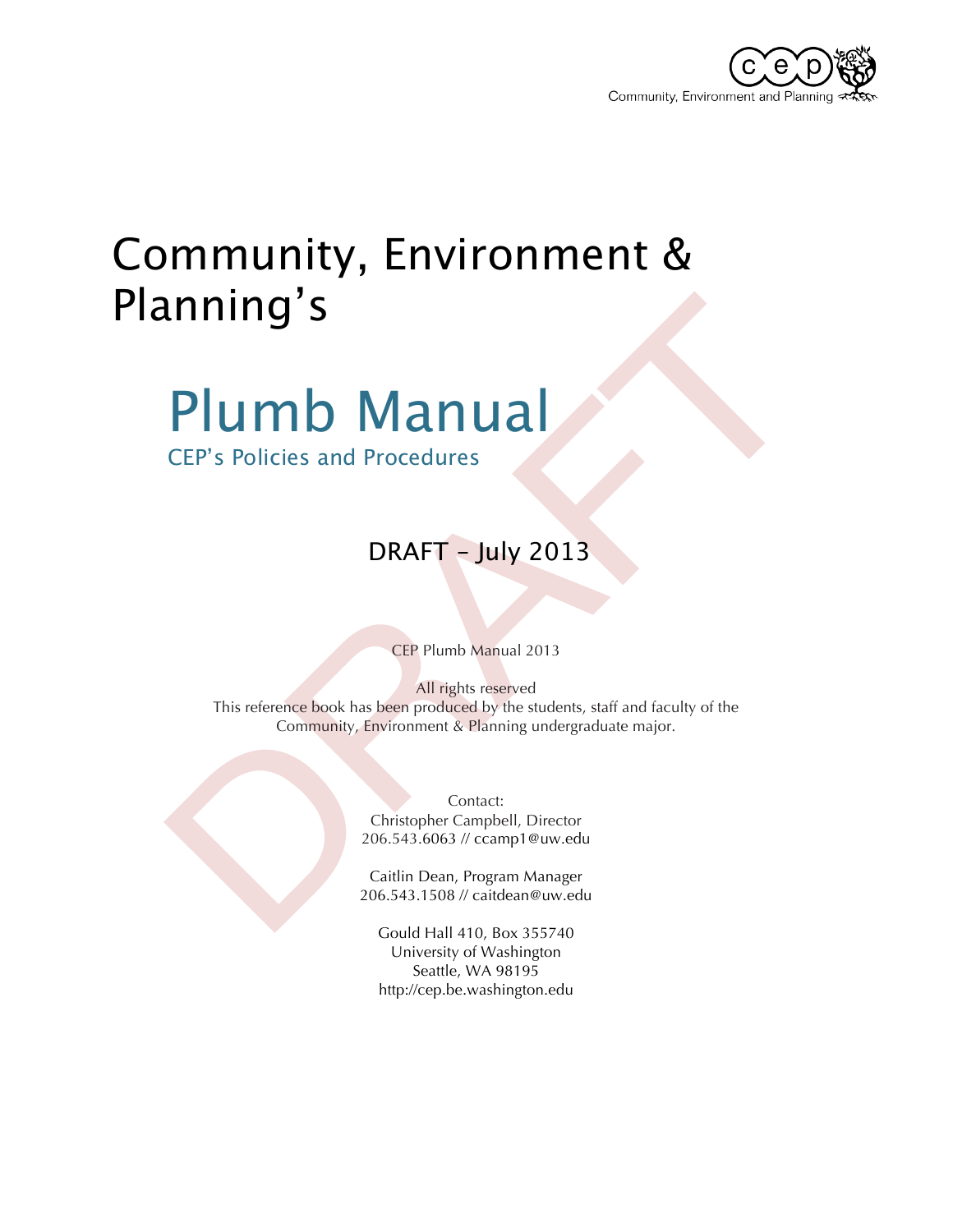# **Contents**

### **Section 1 – Philosophy**

- Basic Commitments
- Mission Statement
- Shared Values
- Essential Questions
- Core Competencies
- Practices and Pedagogy

### **Section 2 – Academics**

- Degree Requirements
- Components of the major and component purpose and goals
	- o Individual Study Plan (elaboration in appendix)
		- **•** purpose
		- ! goals
	- o Governance (appendix will be governance manual)
		- **•** purpose
		- ! goals
	- o Leadership Retreats
	- o Internship (elaboration in appendix)
	- o Senior Project (elaboration in appendix)
	- o Portfolio (elaboration in appendix)
	- o Core Courses (section for each)
	- o Narrative Reflections
	- o Methods Course
	- o Diversity Course

### **Section 3 – Policies**

- Explanation of proposal writing process and consensus
- **Governance Participation Policy**
- Minimum Grade Policy
- Continuation Policy

### **Appendices**

- ISP
- Governance Manual
- Internship Contract
- Senior Project Guidelines
- Portfolio Guidelines
- Facilitation Guidelines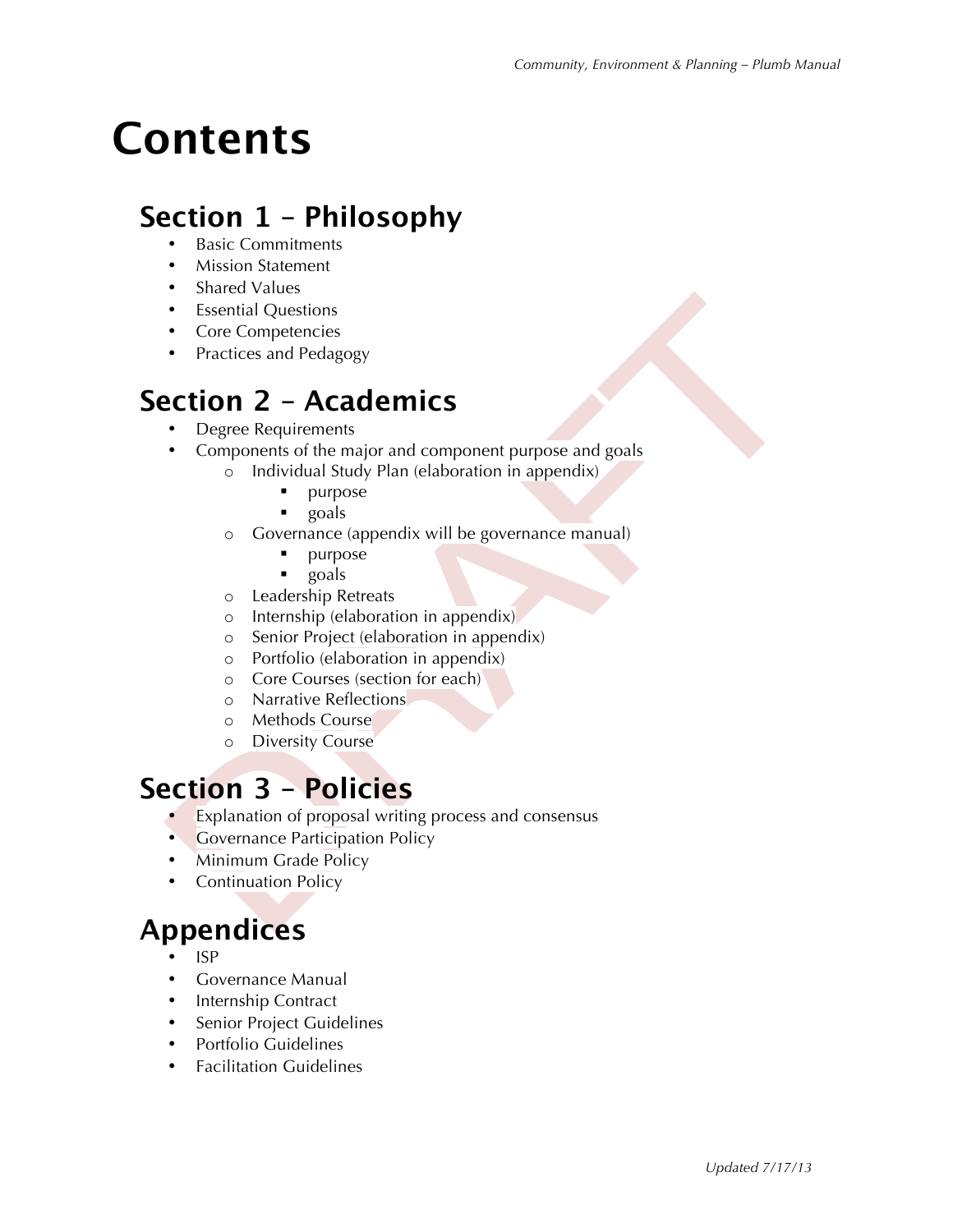# Section One - Philosophy

The Community, Environment, and Planning (CEP) major is an interdisciplinary degree program offered through the Urban Design and Planning department in the College of Built Environments at the University of Washington. CEP focuses on the three central tenants of Community, Environment, and Planning. It is a 'major in leadership and democracy', where each student is expected to be an active participant, not only in the classroom but also in the operation and development of the major. The program deliberates and makes policy decisions through a consensus-based governance system, and students routinely take on leadership roles in various activities such as policy development, curriculum review, event planning, and community initiatives.

Students pursue their own interests through the structure and flexibility of an Individual Study Plan (ISP). Alongside core course requirements, students craft their curriculum in a way that will support their educational goals. Students then bring their specified areas of interest back to CEP core courses to share with their peers, ensuring a diverse and interdisciplinary learning environment. CEP's educational structure enables students to gain knowledge, expertise, and skills for an active, involved life that benefits themselves and their communities.

CEP was born during the 1993-94 academic year with twelve self-selected students through a series of special seminars aimed at developing an innovative new undergraduate planning degree. Their intent for the major was an ongoing experiment in mutual learning, from initiation to implementation, from personal empowerment to enlightened service. While the program shifts and develops to reflect the lessons learned by past students and the interests of its current students, the CEP program maintains it's original intent and continues in the same tradition.

### Basic Commitments

CEP's basic commitments are reflected in the name of the major:

- **Community** describes not only our efforts to create a place where we can be nourished and supported in order to combine our efforts into positive collective action, but also our commitment to understanding the structure and development of communities in general.
- *Environment* challenges us to have an ecological mindset, calling on humanity to act as responsible stewards of our environment.
- **Planning** is the process of engaging with our built and natural environments and implementing positive change through meaningful participation of affected communities.

### Mission Statement

Between 2011-2013, CEP students led a process to review various versions of our mission statement and craft a statement that each member of the community could stand behind and use as a foundation for the work they do in the program.

Community, Environment, and Planning is a self-directed, diverse undergraduate major comprised of students, faculty, and staff, engaged in holistic growth and a collaborative process of experiential and interdisciplinary learning. In our major, we develop skills, techniques, and knowledge necessary to be active leaders and conscientious planners in our communities and environments.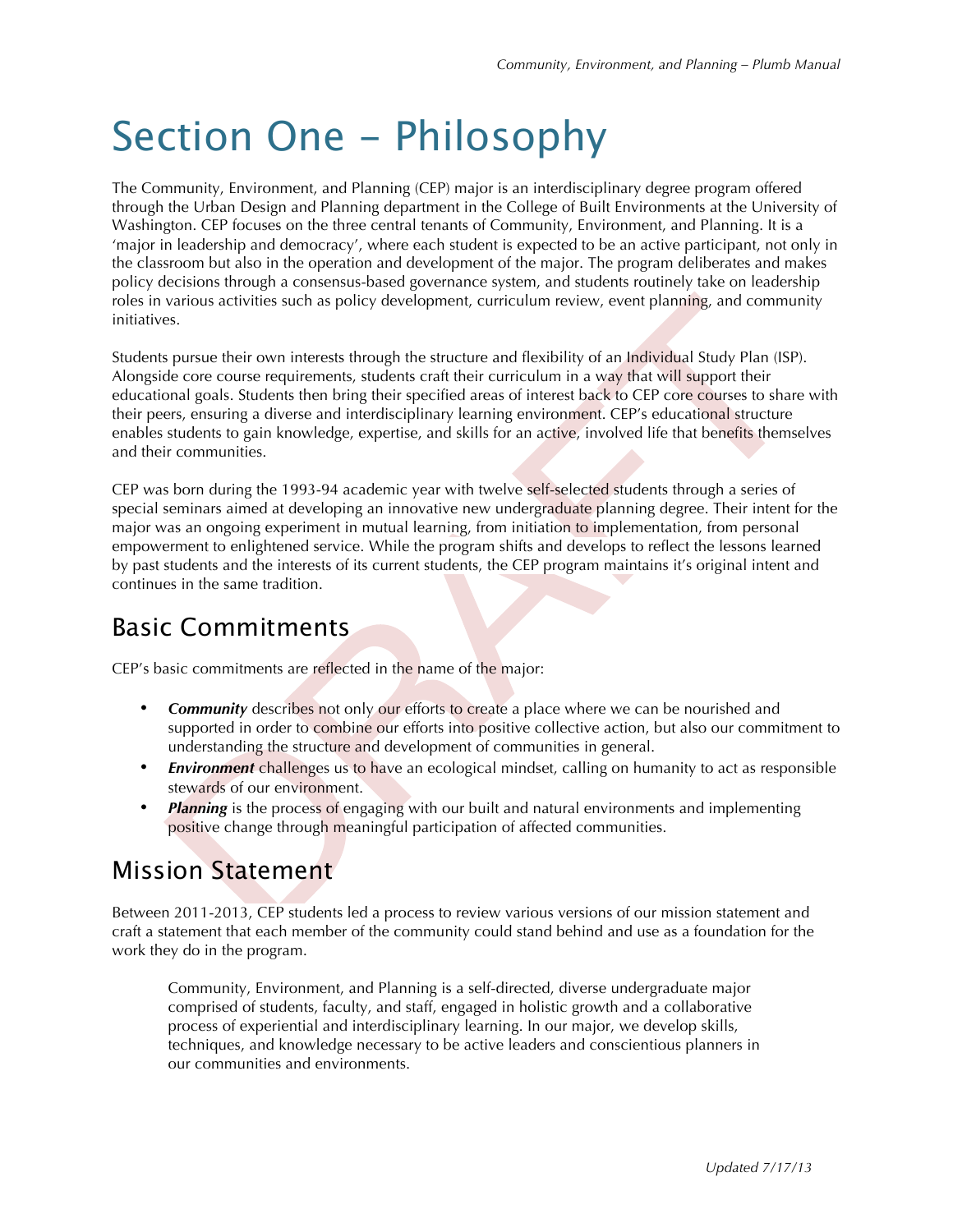### Shared Values

CEP encourages and depends on the development of skills in critical thinking, interactive leadership, versatility, self-discipline and reliability. Students must take responsibility for themselves in developing a plan of study that works toward their goals. They must also share responsibility for their educational experience. The opinions, knowledge, and perspective of each member are crucial to the education of the whole. This process can at times be slow and frustrating, but it is ultimately rewarding in preparing the student to be effective in all areas of life.

The CEP founders expressed their vision for the major in five shared values. These were:

- The centrality of the individual student. Education should serve to support and liberate each participant's potential.
- **The critical importance of a learning community.** Self-directed learning can best occur in the company of others who are similarly motivated. We must become each other's teachers.
- **The value of practice.** The learning environment must resemble and promote the situation that students will be trying to create as citizens, leaders, and workers.
- **Education of the whole person**. Our lives will be effective insofar as we bring our individual experiences, beliefs, styles of expression and interaction, and perceptions of ourselves to bear on the challenges we face.
- **Participation.** We intend to influence the educational apparatus, even as it influences us. We are strongest when we make conscious choices, and when we put co-creation in the place of passivity and complaint.

In the Spring of 2013, CEP adopted updated values. Alongside, the University of Washington's **values<sup>1</sup>** , CEP's values reflect what is central to our major and create a backbone for the work we do in and outside the classroom:

- **Practice**: The learning environment must resemble and promote the situation students seek to create as citizens and leaders. All members of CEP actively engage, participate, and form a strong community for the benefit of our members and our communities.
- **Personal Formation**: We are dedicated to the holistic growth of each individual member. We maintain academic challenge and rigor and reach beyond academia as necessary in an effort to educate the whole person. We emphasize personal, as well as collective growth, recognizing all growth as a process that is never complete.
- **Intentionality:** We are a collective body of individuals each committed to making decisions with prudence, wisdom, and integrity. We are strongest when we make conscious choices, and when we put co-creation in the place of passivity. We intend to influence the educational apparatus, even as it influences us.
- **Communal Learning**: Self-directed learning can best occur in the company of others who are similarly motivated. We are each other's teachers through collaboration and the active participation of all members of the community. We view people on the basis of the equal dignity of each individual while embracing differences, recognizing that they enrich our learning experience.
- **Stewardship:** CEP, as a program and as individuals, should care for the people and places around them through action and with a sense of stewardship. We hold ourselves responsible for our words and deeds in an effort to better our major, our communities, and ourselves.

These values shape our experience in CEP and direct our policies and action. By valuing the above in our education, we solidify these values in our daily lives, shaping us to be life-long conscious learners.

 <sup>1</sup> http://www.washington.edu/discover/visionvalues/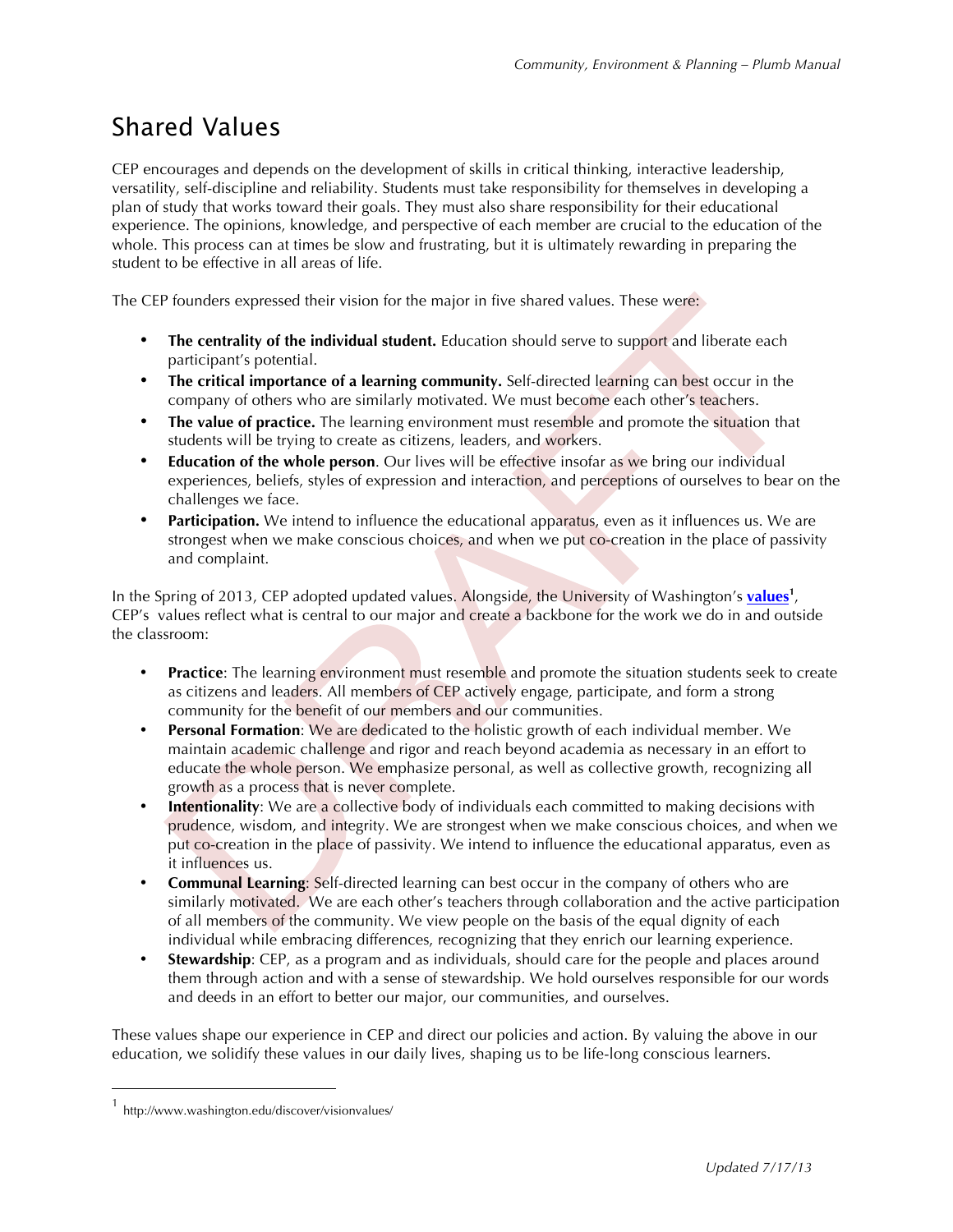### Essential Questions

At its core, CEP strives to provide a supportive environment for students to grapple with tough questions, practice decision-making, and implement solutions that are all the more impactful because of the process employed. To this end then, our curriculum asks students:

- 1. What are effective ways to organize groups and manage projects on both a small- and large-scale (i.e. group projects and city plans)?
- 2. What can we learn from, and how do we work with other disciplines to create holistic solutions to modern-day problems?
- 3. How can the individual be most useful for the benefit of the whole?
- 4. How can we ensure that community and the natural environment are represented at the table when considering action for our built environments?
- 5. How can I, with the skills that I bring, develop as a professional that serves the common good and the future of our built and natural environments?

### Core Competencies

After the first year of the major's operation, in the summer of 1995, the students attempted to describe for themselves the ideal to which they ought to aspire. They came up with the following series of statements.

#### *A CEP student will:*

- *1. Have facility with disciplinary knowledge, and with complex ideas and methods;*
- *2. Be able to apply theory to practice, and derive theory from practice in relation to the substantive commitments of the major;*
- *3. Be able to find a fit with society, assertively and effectively;*
- *4. Be comfortable, respectful, and effective in a variety of settings, and with different cultures and styles;*
- *5. Be articulate, versatile, and discerning, "light on her feet;"*
- *6. Be ready to take responsibility, and to act responsibly;*
- *7. Be interested in things of value, and in promoting ethical action.*

*The best evidence of CEP's success is its people. CEP graduates are unusually confident. They are comfortable with themselves and with their responsibilities. Their style is interactive. They know how to face difficulties, and to work through them. Their lives are lived in relation to concerns of consequence, and they are ready to hope, practice, learn, and celebrate.*

Since then, CEP has gone through a number of iterations for their Core Competencies. As of 2012, CEP is involved in a process to review these Core Competencies and measure our core curriculum against these competencies to ensure CEP courses and students are meeting their intended benchmarks. An updated version of the competencies will be included in an updated version of the Plumb Manual.

### Practices and Pedagogy

The substance of CEP is best understood as an intimate relationship between six distinct and powerful components working together and challenging one another.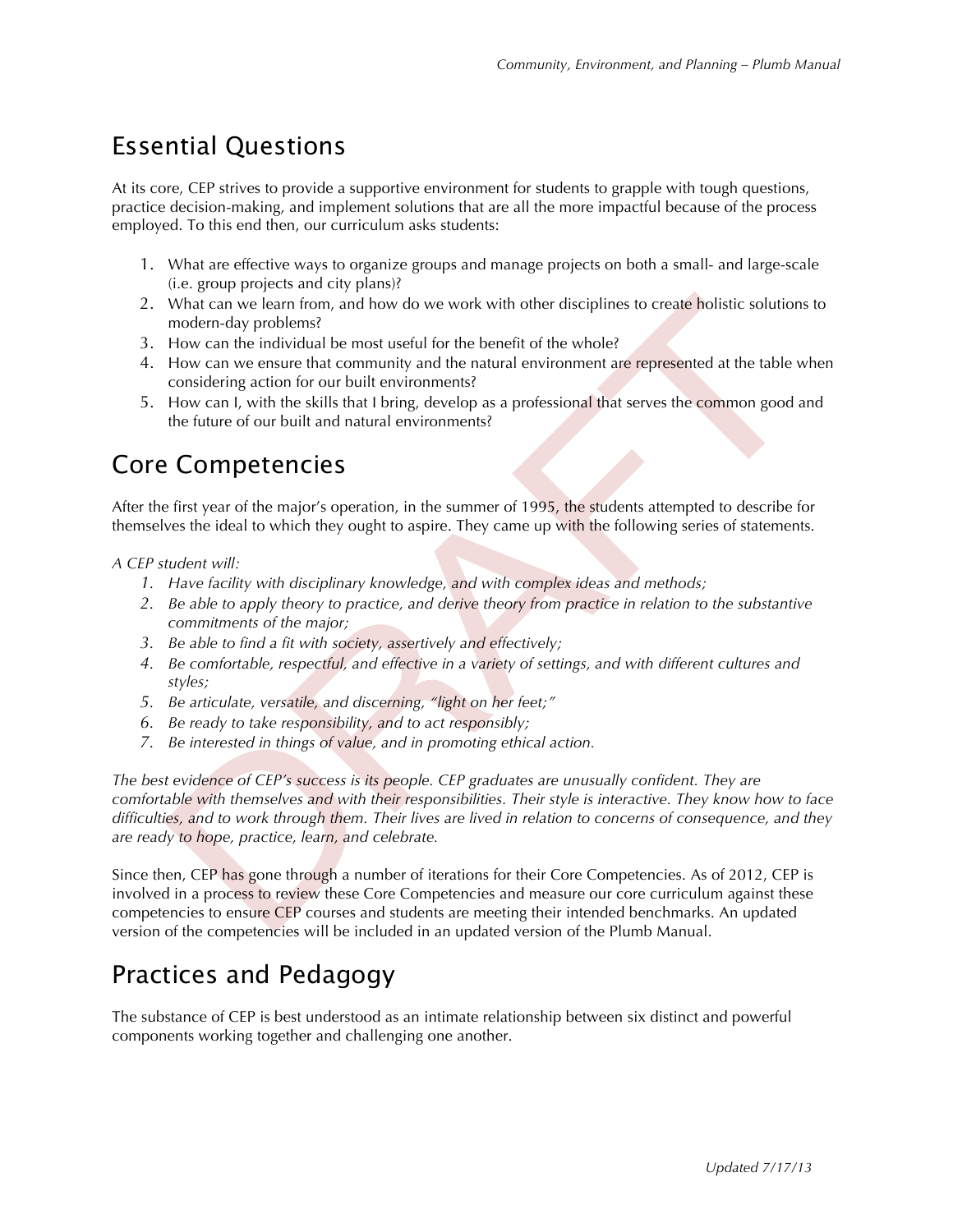- 1. *ISP and E-Portfolio* As CEP's bookends these components create an overarching structure to the major that encourage intention and reflection – the Individual Study Plan (ISP) maps the road ahead, and the E-Portfolio documents the experience and the road traveled.
- 2. *Core Courses* There are six sequential core courses in CEP that are taken over two years. These courses act as the "stakes" within each student's ISP. They ground the students' journey while opening up new ideas and perspectives.
- 3. *Methods and Diversity courses* Methods courses focus on building a toolbox of skills that the student will draw upon in the workplace and society. These courses add a critical degree of utility and practicality to the overall journey. The "Diversity" course aims to give the student a perspective different from the dominant culture and equip them with understanding when working in communities.
- 4. *Governance and Leadership Retreats* These components provide a safe but practical space to practice leadership, project management, and group collaboration.
- 5. *Internship* Offers the opportunity for students to create a bridge from their academic pursuits to their professional career. Students practice skills and build networks that will be relevant in future endeavors.
- 6. *Senior Project Capstone* A year-long independent study designed and implemented by the student that represents a culmination of a students work in the major.

Field experience runs throughout these six components and is meant to be a series of formal and informal investments outside the confines of the traditional classroom setting. These allow for the discovery, testing, and practice of all that they are learning.

**Making it Happen, Making it Yours.** Fundamentally, the CEP education belongs to the student. The ISP may, and likely will, be revised many times to reflect changing values and course availability. Methods, core courses, internships, capstone projects, and extracurricular experiences are chosen by students to reflect their vision for their educational paths.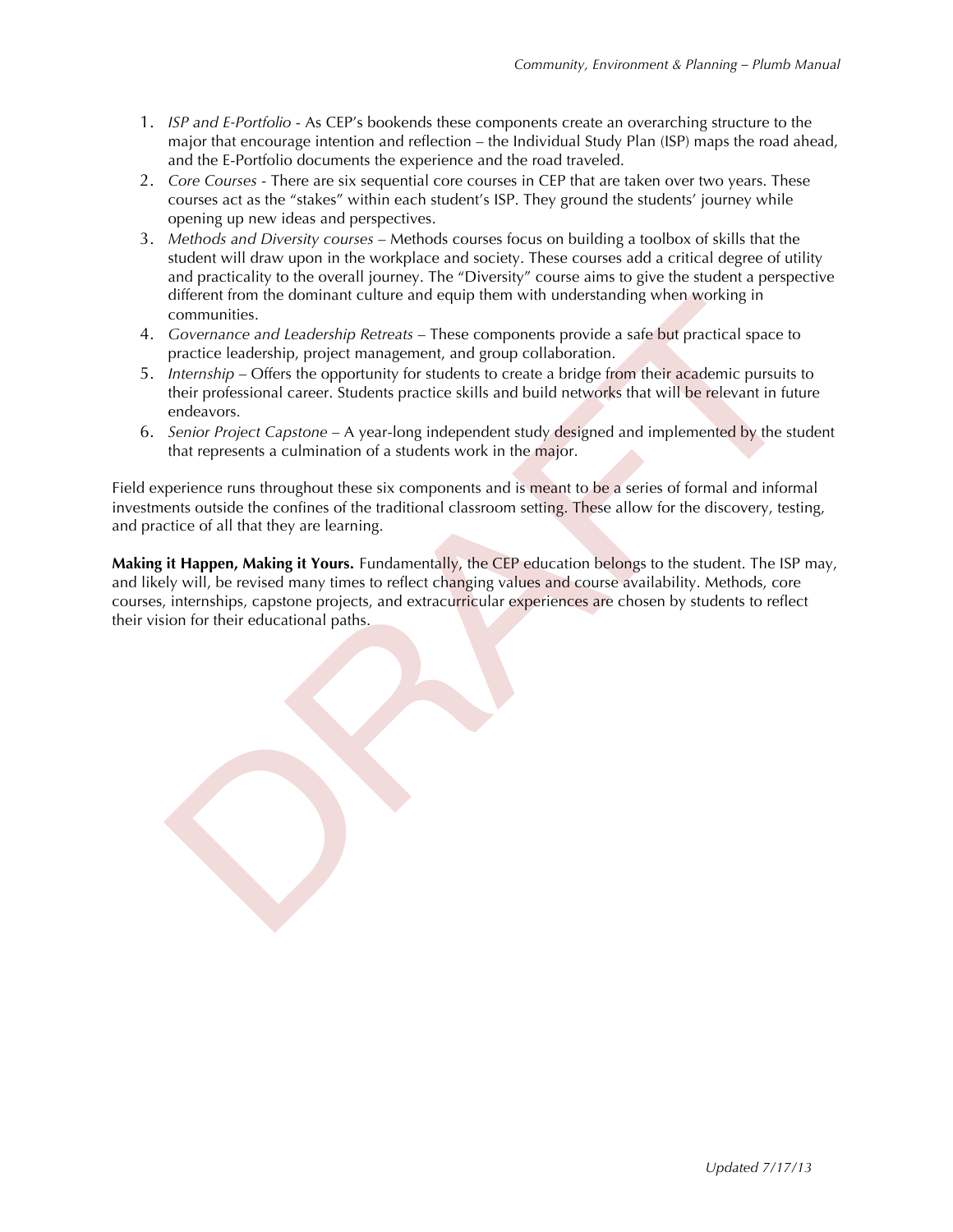# Section Two - Academics

### Degree Requirements

**Degree**: Bachelor of Arts (Community, Environment and Planning)

The Bachelor of Arts degree requires the satisfactory completion of at least 180 credits of coursework in the following two categories:

#### **General Education Requirements (80 credits)<sup>2</sup>**

- $\checkmark$  [5 Credits] English Composition
- $\checkmark$  [10 Credits] Additional Writing
- $\checkmark$  [5 Credits] Quantitative and Symbolic Reasoning
- $\checkmark$  [20 Credits] Visual, Literary, and Performing
- $\checkmark$  [20 Credits] Individuals and Societies
- $\checkmark$  [20 Credits] The Natural World
- " *Foreign Language is recommended but not required*

#### **CEP Requirements (77-81 credits)**

- " **Individual Study Plan (ISP)** that maps out your course of study for your two years in CEP.
- " **[30 Credits] CEP's Six Core Courses taken in sequence** (CEP 301, 302, 303, 460, 461, 462)**:**
	- \* A student is allowed to substitute one core course, excluding the first and last, with study abroad.
	- \* Students can choose to be evaluated with a standard 4.0 scale or C/NC. All students must complete written narrative evaluations.
- $\checkmark$  [25 Credits] Methods: The upper-division coursework appropriate to a student's objectives and career pathway. Methods may include courses such as qualitative and quantitative methods from the social, natural, and physical sciences; critical theory and analysis; art and design; group dynamics and facilitation; ethics and philosophy; speech communications; writing; and research methods.
	- Only 15 of these credits can overlap with requirements for another major
	- Minor requirements can count towards methods credits, but minors must be 60% different than any major. *(ex. of the 30-credit Urban Planning minor, only 12 credits can overlap with CEP-major credits)*
- " **[5 Credits] Diversity:** Each student must take at least 5-credits that critically analyzes and addresses social constructs and/or issues from a different perspective than that of our dominant culture.
	- \* CEP Staff must approve this course.

#### " **[5 Credits] Internship and Accompanying CEP 446 course**

- Internships must equal 120-150 hours, over at least a 3-month period
- Students and their supervisor must fill out a learning contract prior to beginning the internship and a performance evaluation at the end

<sup>&</sup>lt;sup>2</sup> See http://www.washington.edu/uaa/advising/degreeplanning/gebsrofuwsc.php for reference.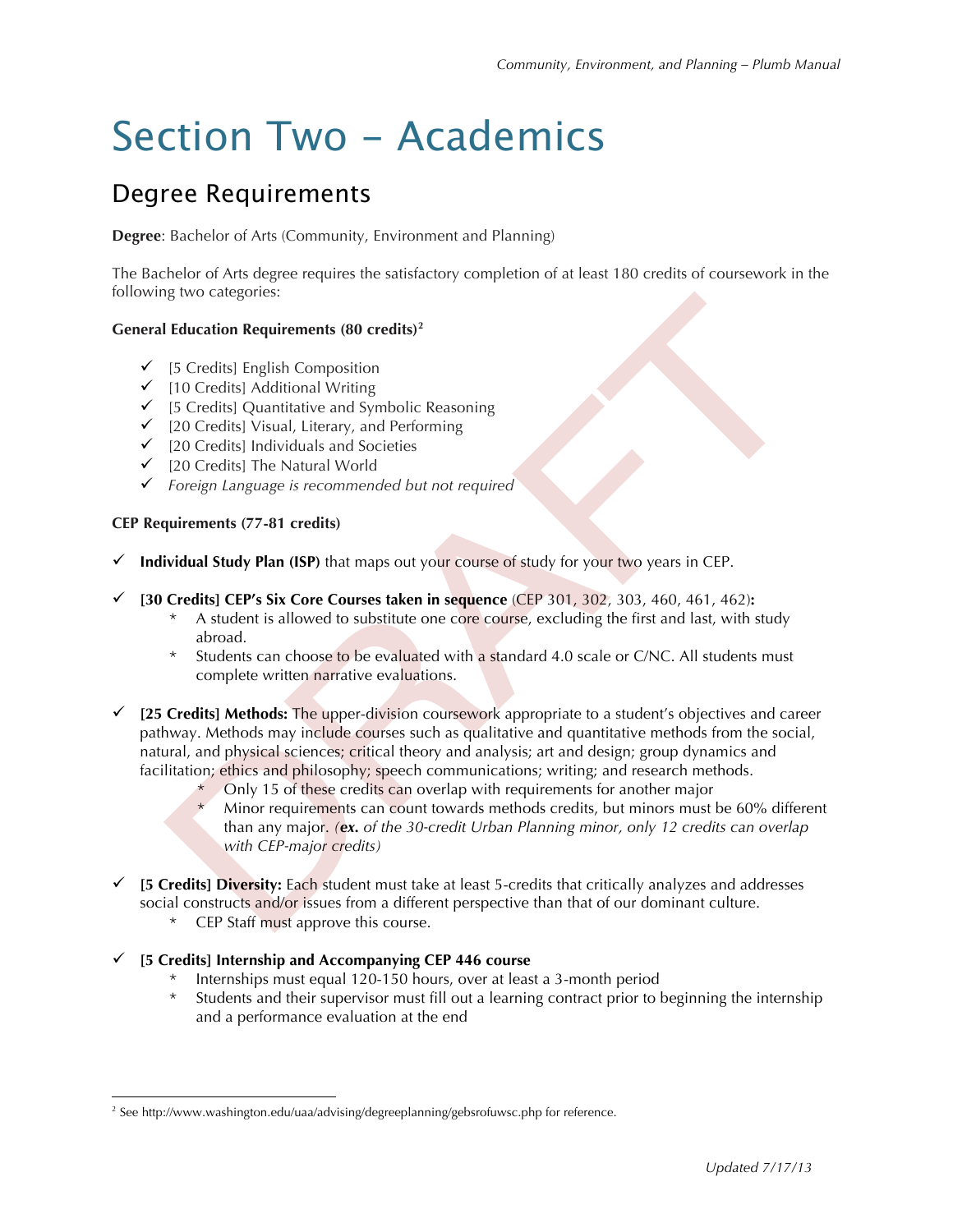#### " **[10 Credits] Student Governance and Leadership Retreats (CEP 400 and CEP 300)**

- Two-hour Friday morning Governance
- Fall and Spring retreats, both Junior and Senior Year

#### " **[2-6 Credits] Senior Project Prep Seminar (CEP 490 and 491)**

Fall and Winter preparatory courses that can be taken for variable credit

#### **Senior Capstone Project**

- Includes project proposal completed in the Fall of a student's final year, professional presentation in May, and final product in June
- \* Credit is given through the CEP 462 course

#### " **CEP E-Portfolio**

- \* Personalized web-based portfolio that documents, demonstrates, and contextualizes your experience in CEP and the UW
- \* Includes final reflective statement of your learning experience

### Individual Study Plan

The Individual Study Plan (ISP) is the most important planning document in CEP. It is the program's way of ensuring that students are *intentional* about their education, while giving them a considerable amount of freedom. Each student charts their own unique educational path that is consistent with their vision, as well as with the major and the UW graduation requirements. In this manner, the ISP is both an academic "road map" and also a way to document the students educational aspirations, goals, and accomplishments. Of course, plans are also likely to evolve while a student is in the program. Therefore, the ISP should be thought of as a "living document" and regularly revised to reflect the changes a student makes as they discover new opportunities and interests.

The ISP can be personalized to reflect the individuality of a student, but it should also contain the following required elements in the E-Portfolio:

- $\checkmark$  Cover page
- $\checkmark$  Table of contents
- $\checkmark$  'Letter' of introduction
- $\checkmark$  One page for each of your six or more quarters at the UW. Each page should list proposed classes and describe why course choices are relevant to educational goals. Alternative courses should be listed as well if appropriate. Please distinguish Methods and Diversity courses.
- $\checkmark$  Single page visual map of course requirements (CEP provides a template)
- $\checkmark$  Explanation of internship plans and how they relate to educational goals
- $\checkmark$  Explanation of any study abroad or other extracurricular plans and how they relate to educational goals
- $\checkmark$  Explanation of plans for a Senior Project

*For ISP Criteria see Appendix X*

### Core Courses

Each quarter, CEP students are required to take the core courses with their learning cohort. While some of the content of these courses stands alone, others build upon each other. Overall, the most rewarding aspect of CEP is the two-year experience of learning with the same small group of peers.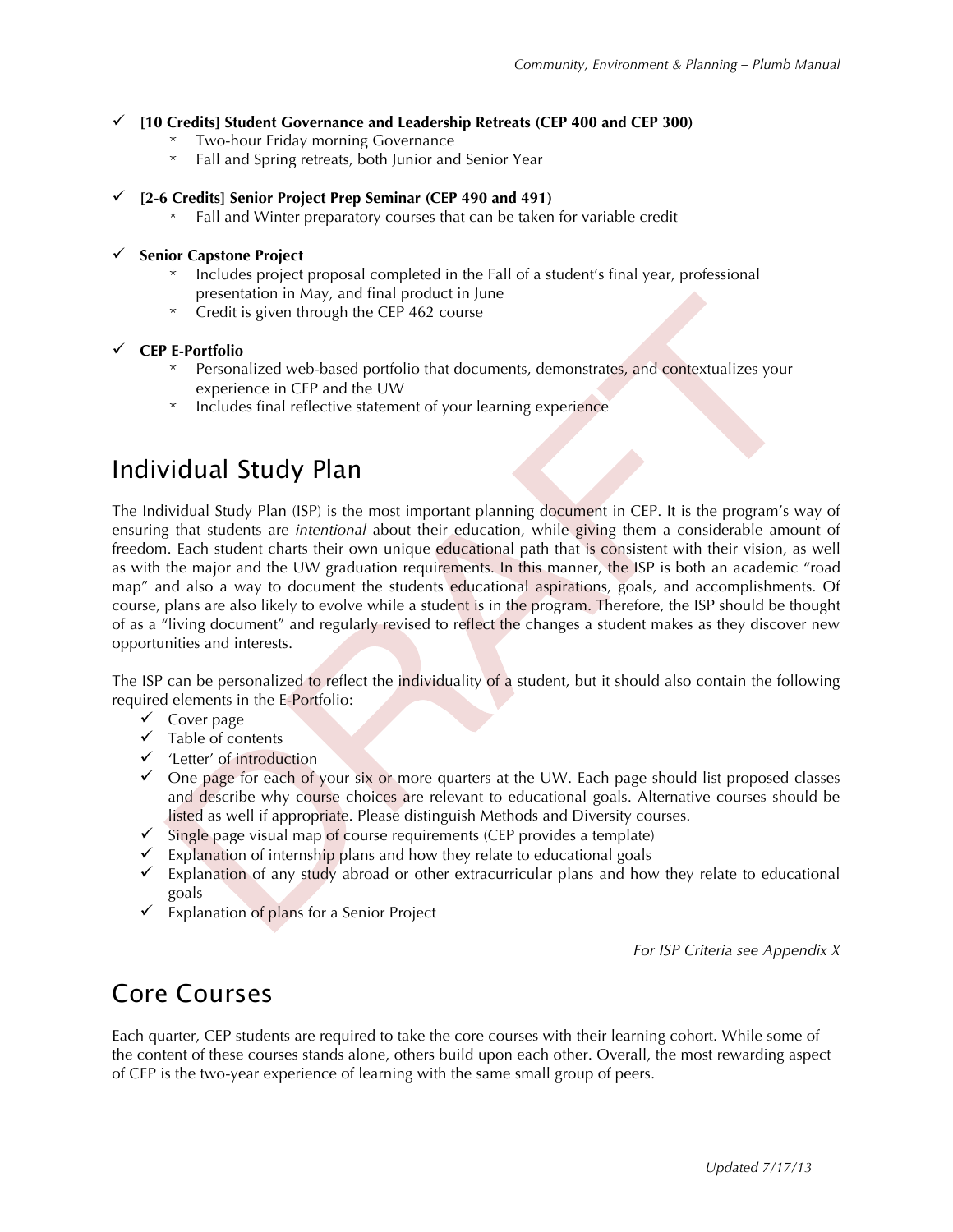#### **Junior Year**

**CEP 301: The Idea of Community.** The aim of the first quarter is to understand and build community. We learn by reading and analyzing the work of great thinkers who have gone before us, drawing on our own experiences, and observing communities around us. Most importantly we form our learning community that will sustain us through the next two years.

**CEP 302: Environmental Response.** The focus of the second quarter is on building and maintaining a sustainable society through community based efforts. We read cross-disciplinary critical literature on the history, sources, scale, dimensions and complexities of the environmental crisis. We study examples, both worldwide and close at hand, of what works and what doesn't. We research and generate theoretical and practical knowledge to improve our situation.

**CEP 303: Social Structures and Processes.** This is the first major project based course. In this course we take the material we explored in the first two courses and add to them planning theory. While we are examining planning theory we are engaged in our first real world project. The project becomes a laboratory for us to explore and try out the theories we have learned about and then examine the results.

#### **Senior Year**

**CEP 460: Planning in Context.** In the fall of our senior year we form small groups and engage in a major project for a client. The expectation is that the groups perform just as consultants would in working for their client. As part of this process students examine the goals of the project, develop a work plan, complete their plan, and present their results to the client. The groups will also be providing periodic updates to the class for discussion.

**CEP 461: Ethics and Identity.** By the winter of the senior year we know each other well enough to go to deeper levels of meaning and purpose. In this quarter we examine ourselves, reflecting on literature that deals with the place of the human species in the progression of life, the basis for responsible relationship to other humans and the ecosphere, and in particular what it means to live a life of meaning, relevance and significance. We depict our own lives as journeys of ethical development, and we compare the influences the CEP major has had on our perceptions and personal definitions.

**CEP 462: Community and Environment.** This class wraps it all up. Capstone projects are finished, write-ups and reports about the projects are completed, and presentations for Capstone project night are honed. We also take time to reflect on who we are now, how we have grown and changed as individuals and a community over the past two years.

#### **Narrative Transcripts and Exit Interviews**

Up until the Spring of 2012, students were evaluated in their core courses with a binary Credit/No Credit grading system. A Narrative Transcript was also written by the faculty and the student providing a more holistic evaluation of a student's performance. Due to many reasons, Credit/No Credit has always been debated in the major, until students successfully passed a proposal that solved the issues inherent in the implementation of CEP's grading policy. Since the Fall of 2012, students can now choose to be graded with the standard 4.0 system or the Credit/No Credit binary scale. All students still must complete a narrative reflection of their performance in the course - no longer required of the instructor - that is kept in their student file. At the end of every CEP core course students meet individually with the instructor for an Exit Interview as an opportunity to get verbal feedback on overall performance.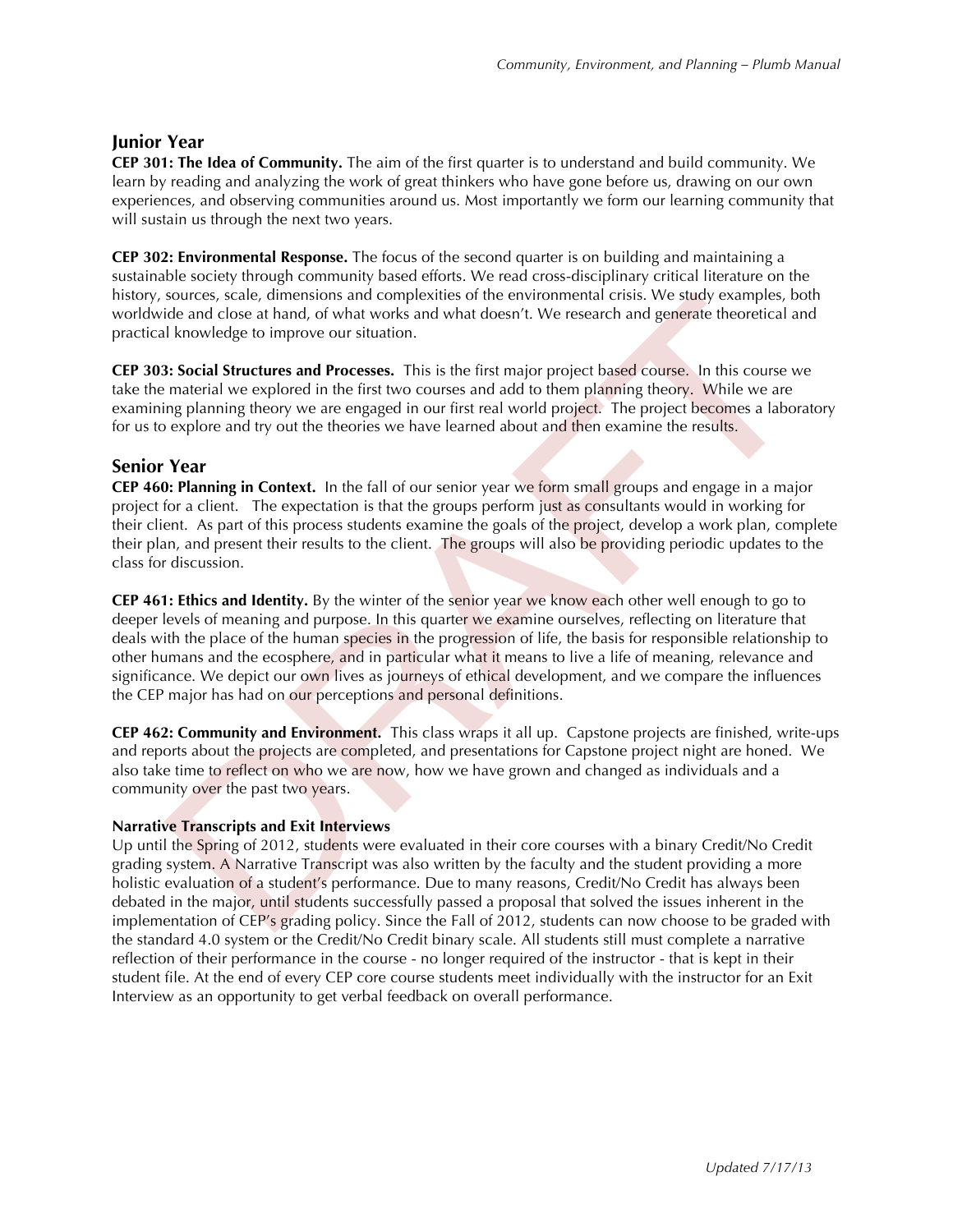### Methods and Diversity Courses

**Methods Courses** build a useful toolbox of skills – valuable qualities which the student will draw upon in the workplace and society. These "skills" are not limited only to traditional skills such as marketable, vocational, or career-oriented skills. Methods courses also build valuable qualities that the students can exercise in many diverse situations at various parts of their lives. A CEP methods toolbox includes ways of knowing, ways of thinking, and ways of doing.

To complete the **Diversity Course** requirement, students must take at least five-credits that critically analyze and address issues of social difference in our society. This can be done by taking a course that explicitly addresses social constructs or experiences of race, ethnicity, culture or other forms of difference within American society, or a course that examines issues from a perspective different than that of dominant US cultures.

### Internship

Each CEP student is required to complete an internship by graduation. At minimum, internships must equal 120-150 hours, over at least a 3-month period. CEP 446 is a required course taken in conjunction with the internship itself. It provides a forum for sharing and analyzing the internship experience with other students and experienced faculty. The internship should be developed before the quarter in which it takes place so it can move quickly into operation alongside the class.

*For CEP's Internship Contract see Appendix X*

### Student Governance

CEP is a participatory major. We believe that much of our learning grows out of being responsible for our education and program. Therefore, everyone takes part in leadership within the major according to his or her individual talents and interests. Governance is where this happens. We develop, discuss, and vote on new proposals in order to keep the program current and innovative; we manage new and on-going events, professional connections, communications, our admissions process and policy revision through committees; and we ensure collaboration and efficiency through an executive committee. CEP makes key decisions by consensus. This ensures that every member has a say in the policies and the future of the program.

#### **Structure**

Governance is held Friday mornings from 8:30-11:20am. The first two hours (CEP 400) are mandatory for CEP students, while the third hour is an optional<sup>3</sup> executive committee, called Steering. Student Committees meet during the first hour from 8:30-9:20am to work on tasks and responsibilities from CEP's Operations Plan. Forum, where larger program issues are discussed, meets from 9:30-10:20am. Program-wide (i.e. *joint*) and class-specific (i.e. *class*) meetings alternate weekly. Steering meets from 10:30-11:20am and is made up of a student point from each committee. Other students who want to participate are also welcome to join.

#### **Committees:** 50-minute meeting, 8:30-9:20am

Committees support the operations of the major and the needs and wants of the students. Quarterly, students self-select into a committee that they are interested in, that will develop skills, and/or requires skills that the individual can offer.

• **Communications** manages and maintains digital and print media and facilitates effective communication across the major.

<sup>&</sup>lt;sup>3</sup> Required for Committee and Steering points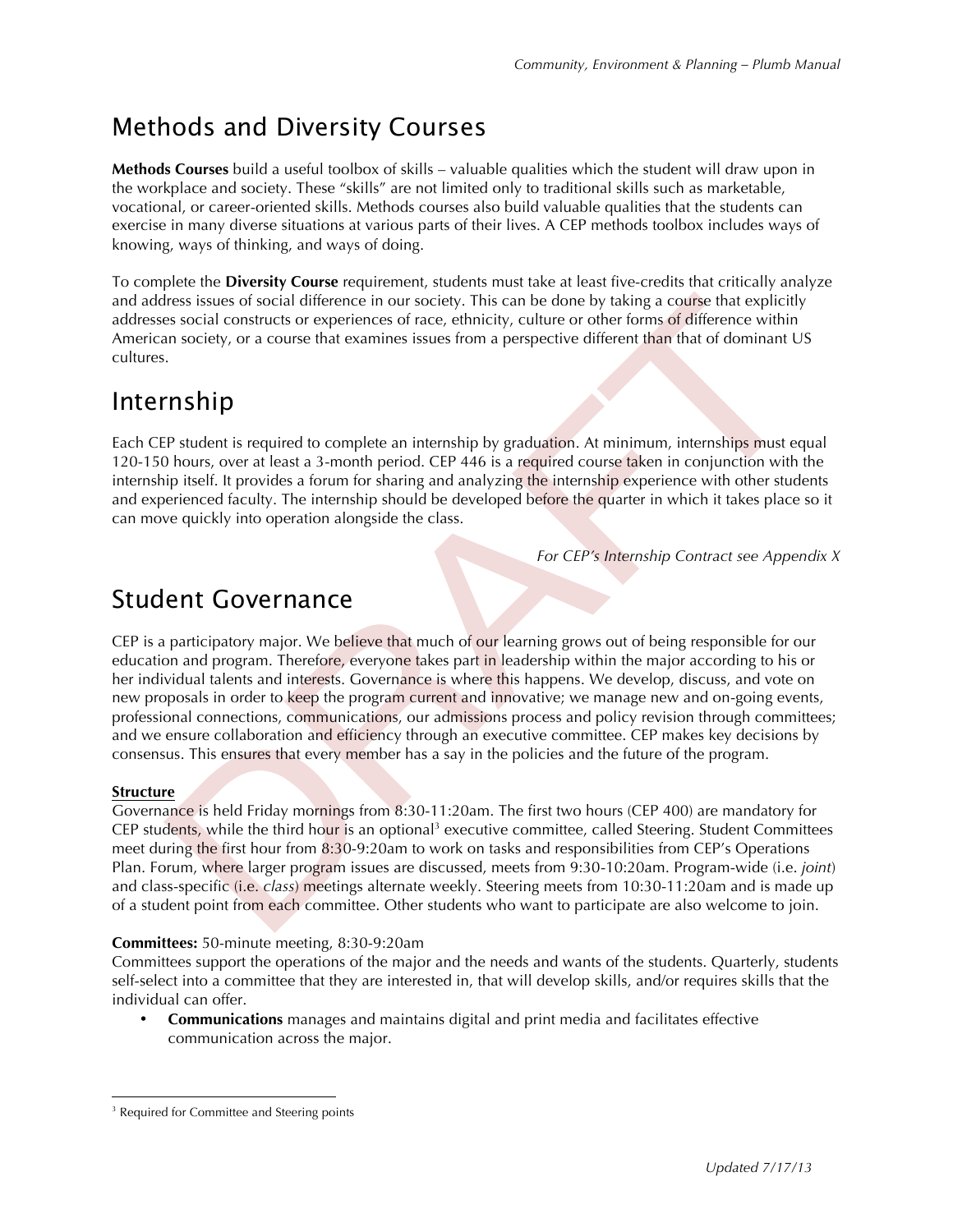- **Community Engagement Committee (CEC)** promotes positive social change and community engagement among CEP students, alumni, and the larger community. CEC also works to build the CEP network and engage students with alumni and vice versa.
- **Headlights** supports long-term planning and visioning for the major in terms of program development and standards, while also addressing emerging issues.
- **Hearthstone** plans and carries out Senior Project Night and Graduation; supports logistics for other events (ie. Spring Retreat); and manages activities that have a financial component such as CEP apparel and fundraising.
- **Outreach & Admissions (O&A)** promotes the CEP program to prospective students and manages the annual admissions process.

#### **Forum:** 50-minute meeting, 9:30-10:20am

Forum provides an opportunity for the major to meet as a program or a class to discuss issues, activities, develop skills, and engage in reflection relevant to the larger group. Forum is co-facilitated by two students with an agenda developed in collaboration with Steering and CEP Staff.

#### **Steering:** 50-minute meeting, 10:30-11:20am

Steering manages communication across committees, decision-making, and the overall affairs of the major. Steering is made up of at least one person designated as a 'point' from every committee plus staff and faculty.

*For CEP's Governance Manual see Appendix X*

### Leadership Retreats

Twice a year, once in the fall and once in the spring, a student-conducted retreat is held for all CEP participants. While it is mainly for the benefit of current students, the CEP faculty/staff, alumni, and special guests may also be welcome. Retreats focus on the individual as well as the program. Through the use of workshops and discussions, participants reflects on the program's past and plan for the program's immediate and distant future. Workshops also review core expectations of the individual such as the ISP and Senior Projects and help develop skills to use in CEP and experiences beyond academic walls. While retreats are intensive work sessions, they are also important social occasions where the learning community is further developed and strengthened. Participation in the retreats is mandatory for all CEP students.

### Senior Project Capstone

The Senior Project is the **capstone** project in the major. It is the culmination of a student's time at the UW and an opportunity to demonstrate the results of one's two-year educational plans and accomplishments within the major. In this manner, Senior Projects are not only a form of conclusion, but are also a means by which the student author and the major may be measured. Projects are an important piece of evidence that show what a student and the major can accomplish. Senior Projects can take many forms. Which form they take depends on the interests of the student author and the needs of the project itself, but may include: academic research, client-based work, artistic or demonstration-oriented endeavors, or community organizing processes.

*For CEP's Senior Project Guidelines see Appendix X*

### E-Portfolio

The E-Portfolio is a personalized web-based collection of work that documents, demonstrates, and contextualizes a student's experience in CEP and the UW. Among other artifacts, it includes the student's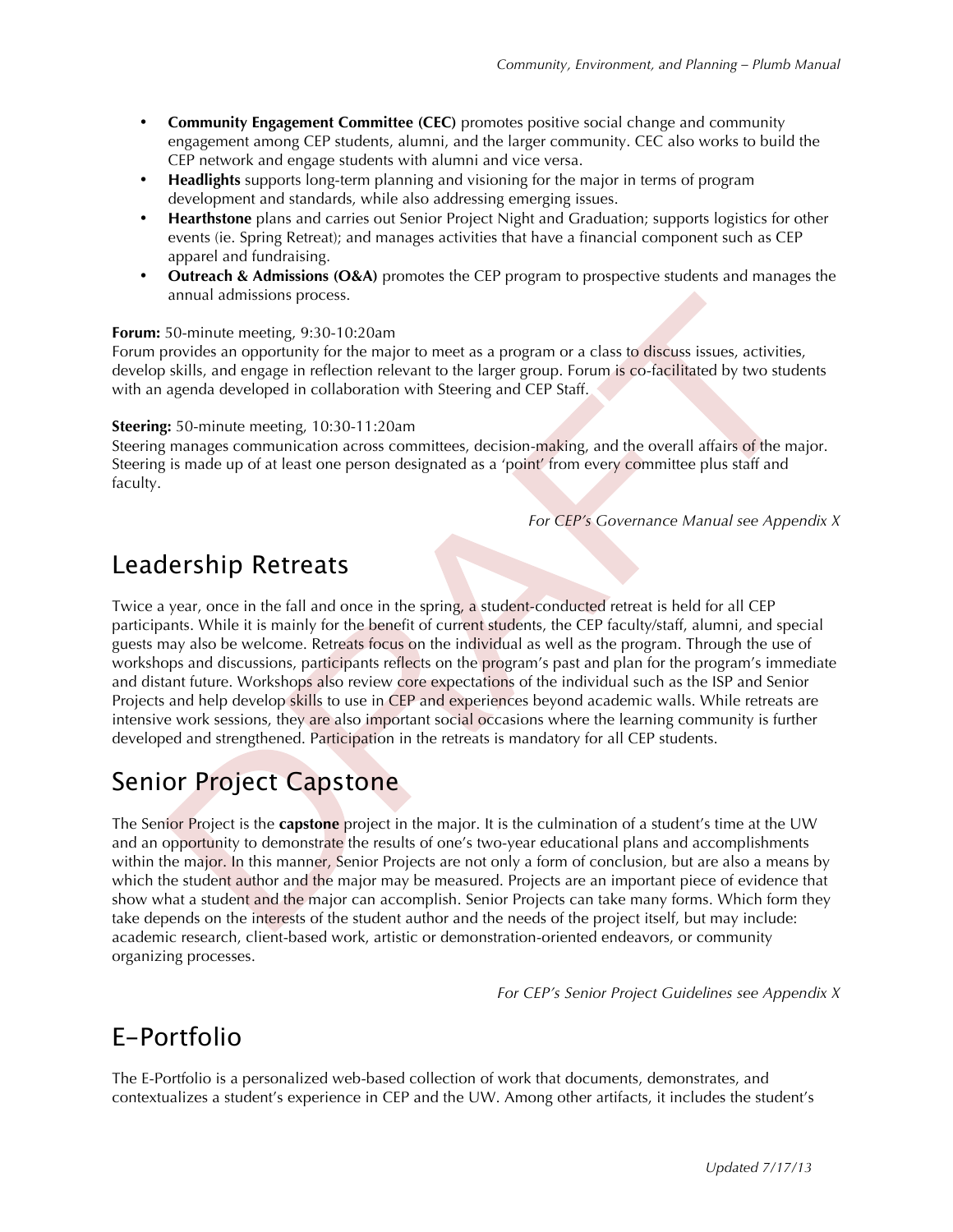original ISP, the final ISP, CEP Senior Project, and final reflective statement of the student's learning experience.

*For CEP Portfolio Guidelines see Appendix X*

### Field Experience and Other Opportunities

Education doesn't only happen in the classroom. CEP encourages the student to incorporate other forms of learning into their ISP that augment and enhance their learning goals. Within every one of the CEP core courses, some form of field experience will be found, but students are encouraged to supplement this field experience with other opportunities.

**Studying Abroad** is encouraged, and CEP students may include one quarter of study abroad in their Individual Study Plan. While not a requirement, study abroad is a part of the experience of many CEP students. Students are asked to report on their experiences when they return, allowing their fellow students to share in the enrichment.

Typically, CEP students are also involved in a variety of other **extracurricular activities**, such as being part of an organization, club, or athletic team. These commitments often take a significant amount of time, but they also contribute to learning and broader educational goals, and are encouraged and supported by CEP faculty, staff, and fellow peers.

CEP students have the opportunity to lead and/or participate in **student-led seminar courses** under the course number CEP 498. Students who wish to organize a seminar must find a faculty adviser for the seminar. In previous years, seminars have focused on the issues of poverty, alternative forms of education, and strategic planning for the future of the major.

### Major Recurring Events

#### **Orientation**

At the beginning of fall quarter, the students who are moving from junior to senior status take responsibility for welcoming and integrating new juniors into the program. This series of events makes up orientation, and is strong on energy and rich in meaning. They review the history, philosophy, and expectation of the major, and they begin to build their learning community and an agenda of work for their time together.

#### **Admissions**

During winter and spring quarters, the current CEP students and faculty select new students for the class that will join CEP in the fall. The admissions process calls upon the students' ability to articulate what the major is all about, as well as their capacities to discern whether CEP and a given applicant are a good match. CEP seeks students with various interests who are ready to accept the challenge of a participatory education.

#### **Passing the Torch**

During one of the final Governance sessions of the year, CEP holds a 2-hour meeting that is reflective and celebratory. The major reflects on its activities of the past year and discusses hopes for the year ahead. This meeting informs the agenda of the summer meetings and the general topics and themes of the governance activities the following autumn. It is also a time that symbolically marks the leadership of the major being passed to the juniors while the seniors plan for their next chapter.

#### **Summer Meetings**

Summer is an important transitional time when seniors have graduated and juniors must take on a leadership role in the major. Planning for orientation and fall retreat must be completed in time to start fall quarter. The Plumb Manual and Strategic Plans may be revised during the summer meetings to reflect changes in the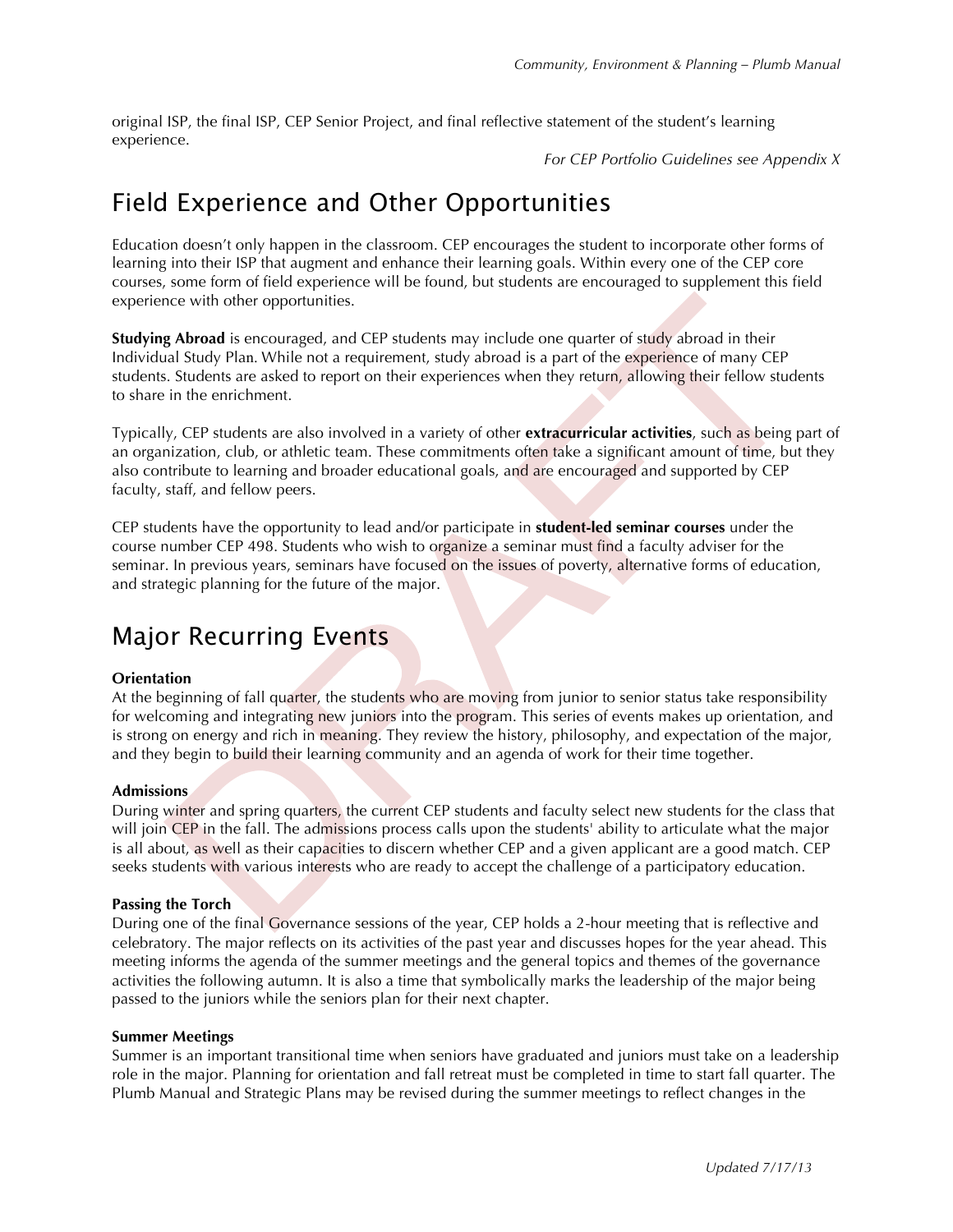program. Not all members will be able to participate during the summer, but a core group is needed to fulfill these basic tasks.

#### **Senior Project Night**

Senior Project Night is an annual colloquium at which the seniors present their senior projects to their fellow classmates, faculty/staff, parents, friends, alumni, and larger community. Every senior presents their work to a panel of community and academic professionals. The junior class organizes this event each year.

#### **Graduation**

CEP students graduate in style - their own style. They are encouraged to attend the University Commencement and the College of Built Environments' Ceremony, but they also arrange for their own event, an intimate occasion in each other's company and in the presence of staff, family, and guests. The form and content of the event is entirely up to the graduating seniors and the juniors who plan and execute the event. It is an especially affirming and memorable event, the culmination of two years of learning and growing together in the major.

## Section Three - Policies

#### Proposals

When a member of CEP identifies an inefficiency, issue, or sees a need for change within the major, they can write a proposal to initiate a voting process. Any student, group of students, or committee can bring a proposal in front of the major. Proposals and a consensus vote are needed for large policy changes such as grading structure changes, attendance policy changes, or changes to language in the Plumb Manual. Nonpolicy changes do not need to go through the proposal and consensus process. These changes might include apparel design, marketing strategy, or font choice on the website. CEP staff and Steering will determine the need for a proposal process if it is unclear with an arising issue.

#### Consensus

CEP makes decisions with a public consensus vote. There are three ways to vote:

- **Approving** means that you agree that the proposal will add value to the major and should be put into practice.
- **Blocking** means that you disagree with the proposal, think it will hurt the major, and/or have ideas to make significant changes to the proposal. Your reasons for blocking will be recorded and those that brought the proposal to a vote will take them into consideration when revising the proposal.
- **Standing Aside** means that you are indifferent to the proposal/have some issue with it, but not enough to block. Your reasons for standing aside will be recorded and those that brought the proposal to a vote will take them into consideration in evaluation of the proposal. If there is a significant amount of people standing aside, the group can decide if it is in the best interest of everyone to revise the proposal and bring it to a vote at a later date.

### Policies

When proposals are passed, they become policy and practice in the major. Some of the policies are reenforced by the university, while others are practices that are used and enforced internally. When policies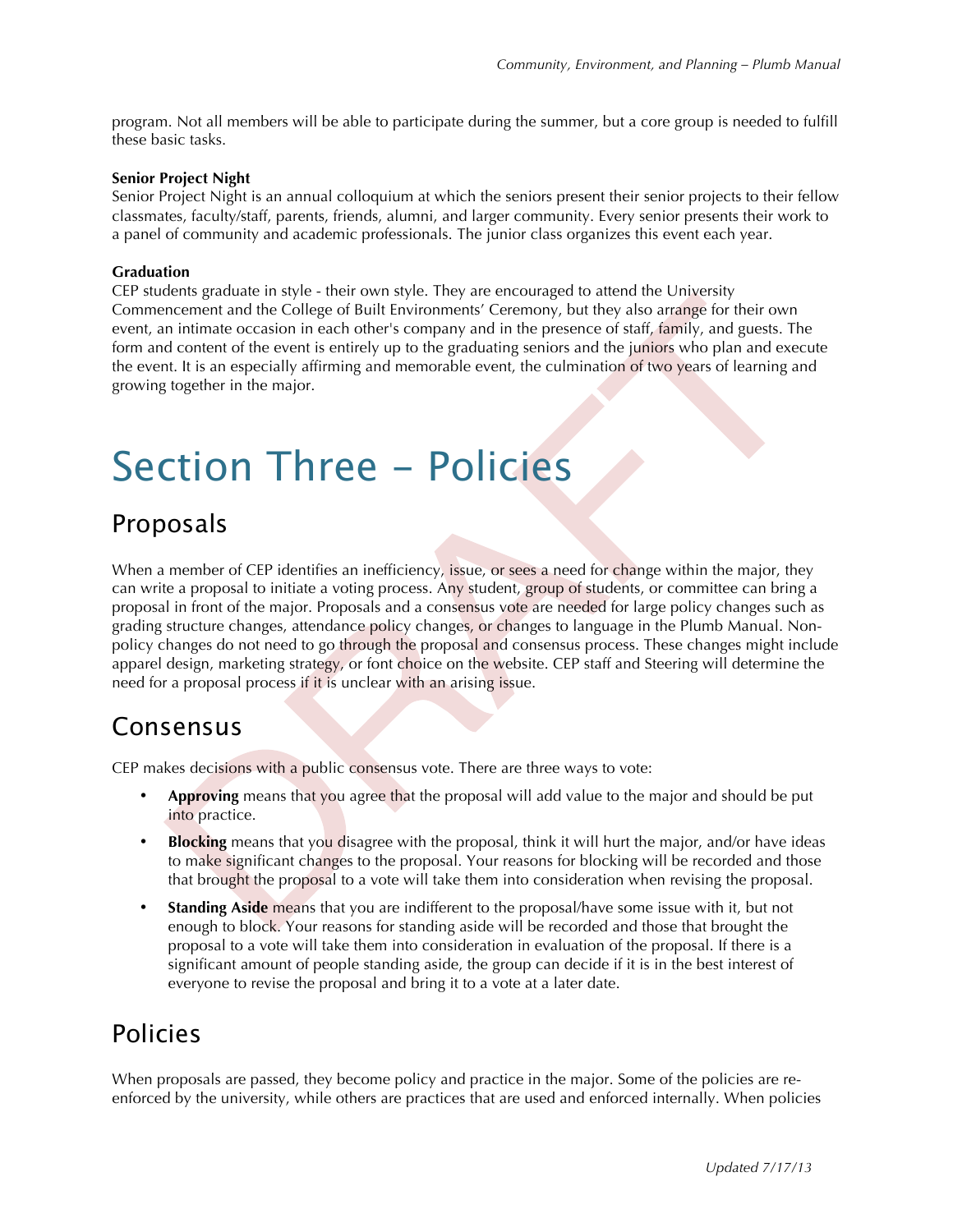are passed, language in the Plumb Manual, other CEP print, and online materials are updated. In recent years, CEP has undergone various changes and proposals can be found in our "Library" on the website.

*ADD – Governance Participation Policy when completed*

### Minimum Grade Policy

Students must receive a minimum GPA for courses to count towards CEP degree requirements. In particular:

- **Methods and Diversity:** For each individual Methods and Diversity course, a student must receive a 2.0 or greater. A cumulative GPA of 2.5 is required for these 30 credits. If a student receives less than a 2.0 in a proposed course, it will not count towards graduation requirements. If a student receives less than a cumulative 2.5 in all of their proposed Methods/Diversity Courses, they must select different courses from their transcript (as approved by CEP's adviser) or take alternative courses.
- **The CEP Core:** A student must receive a 2.5 minimum GPA in order to pass a CEP course. If a student has chosen the Credit/No Credit grading option for the course, the Credit "threshold" will be set at a 2.5. If a student receives less than a 2.5 in the graded core course, it will not count towards graduation requirements. In the event of such an occurrence, CEP staff and the student will meet to create an Individual Learning Contract that identifies how a student can complete the requirement.

### Continuation Policy

While the UW has general regulations governing scholastic eligibility for continuance, CEP has adopted additional requirements in order to provide reasonable assurance of academic success. The criteria and procedures below are used in administering the CEP continuation policy. These criteria and procedures are in addition to those of the UW.

- 1. All students are subject to general University policies regarding grades and credits. The University requires students to maintain a 2.00 cumulative GPA; if a course is repeated, both grades are counted in the GPA. No course required for the degree may be taken on a satisfactory/notsatisfactory basis (S/NS).
- 2. Students must complete an Individual Study Plan by the end of their first quarter in the program. It is then is approved by the CEP Staff. Any changes must be updated and approved by CEP Staff in subsequent quarters.
- 3. Students are required to receive a minimum 2.5 or Credit on all core courses and a minimum 2.0 or Credits on all other major requirements. If a student's performance fails to meet these standards, they are placed on departmental academic probation, and the following action is taken:
	- a. The student meets with CEP Staff and/or Faculty to create an Individual Learning Contract (ILC), including but not limited to:
		- i. A plan to retake failed course or identifying a substitute course(s) for major requirements
		- ii. Detailed note that if there are continued requirements that they student fails to meet, they may only make one substitute for those requirements. All other requirements must be retaken.
		- iii. Failure to pass requirements in three consecutive quarters will result in dropping the student from the major and coding them as a pre-major in the College of Arts & Sciences.